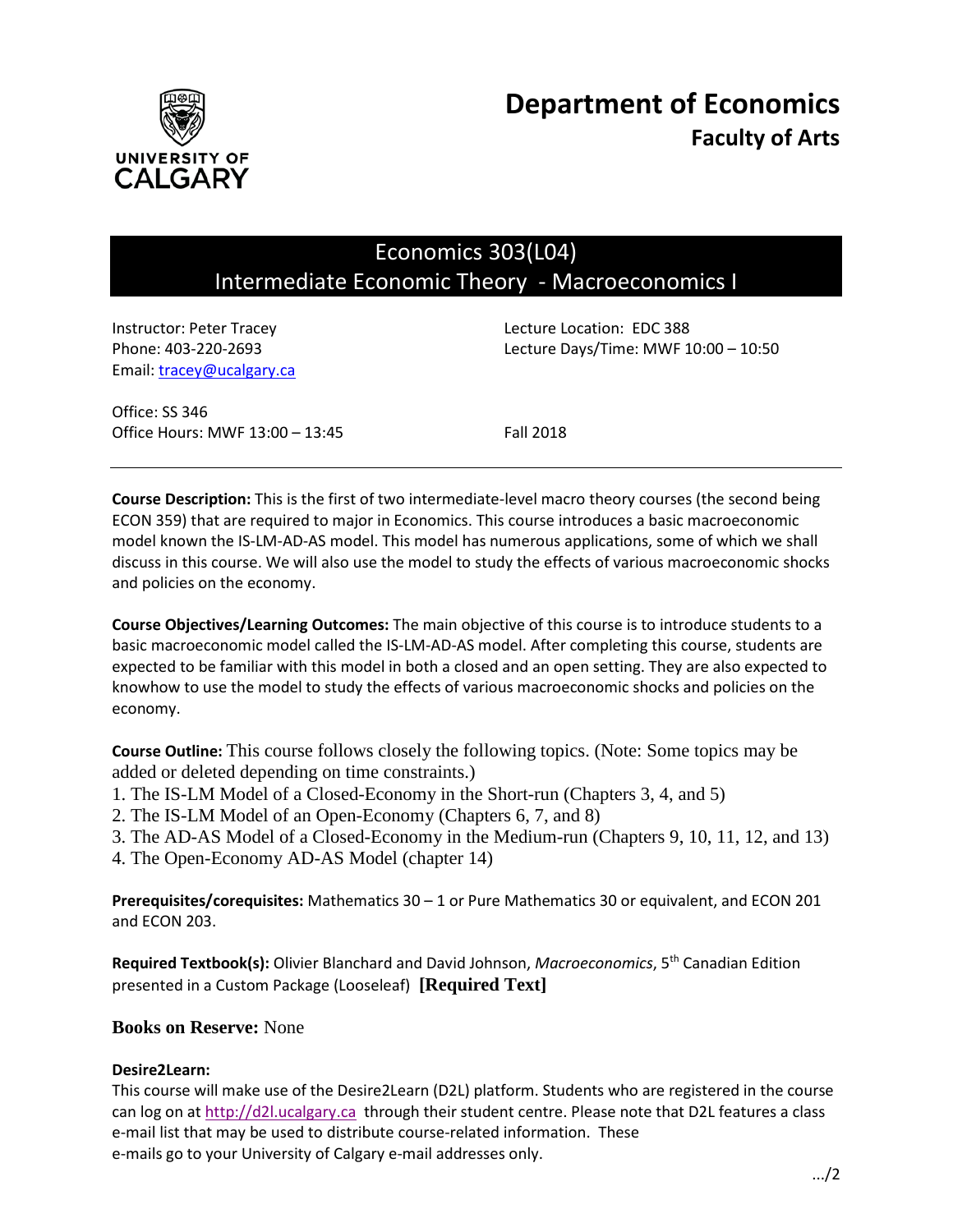## **Tutorials:**

Students are expected to attend the weekly tutorial section to which they have been assigned. During the tutorials, the TA will discuss pre-assigned questions and additional material relevant to the course that is not covered in lectures.

#### **Grade Determination and Final Examination Details:** Midterm Examination

| Midterm Test | 30% | Wednesday, October 24, 2018        |
|--------------|-----|------------------------------------|
| Assignment 1 | 10% | Wednesday, October 10, 2018        |
| Assignment 2 | 10% | Wednesday, November 7, 2018        |
| Final Exam   | 50% | Date set by the Registrar's Office |

The official grading system will be used. See <http://www.ucalgary.ca/pubs/calendar/current/f-1-1.html>.

A passing grade on any particular component of the course is not required for a student to pass the course as a whole.

As per the Writing Across the Curriculum Statement in the Calendar, writing and grading thereof will be a factor in the evaluation of student work.

Any student work which remains undistributed after the last day of classes will be available to students through the instructor's office during the instructor's office hours.

The final examination will be comprehensive, scheduled by the Registrar, held in a classroom, and last 2 hours. If a student cannot write their final exam on the date assigned by the Registrar's Office, they need to apply for a deferred exam [www.ucalgary.ca/registrar/exams/deferred\\_final.](http://www.ucalgary.ca/registrar/exams/deferred_final) Under no circumstance will this be accommodated by the Department.

Tests and exams **WILL NOT** involve multiple choice questions. Non-programmable calculators WILL be allowed during the writing of tests or final examinations.

THERE WILL BE NO MAKEUP OR DEFERRED QUIZZES/TESTS/EXAMS under any circumstances, nor may the quizzes/tests/exams be written early. Students unable to write the quizzes/tests/exams because of documented illness, family emergency, religious observance, or university-sanctioned event will have the weight shifted to the final examination; otherwise a grade of zero will be assigned.

## **Reappraisal of Grades and Intellectual Honesty:**

*For reappraisal of graded term work, see Calendar I.2* <http://www.ucalgary.ca/pubs/calendar/current/i-2.html>

*For reappraisal of final grade, see Calendar I.3* <http://www.ucalgary.ca/pubs/calendar/current/i-3.html>

*Statement of Intellectual Dishonesty, see Calendar K.4* <http://www.ucalgary.ca/pubs/calendar/current/k-4.html>

*Plagiarism and Other Academic Misconduct, see Calendar K.5* <http://www.ucalgary.ca/pubs/calendar/current/k-5.html> .../3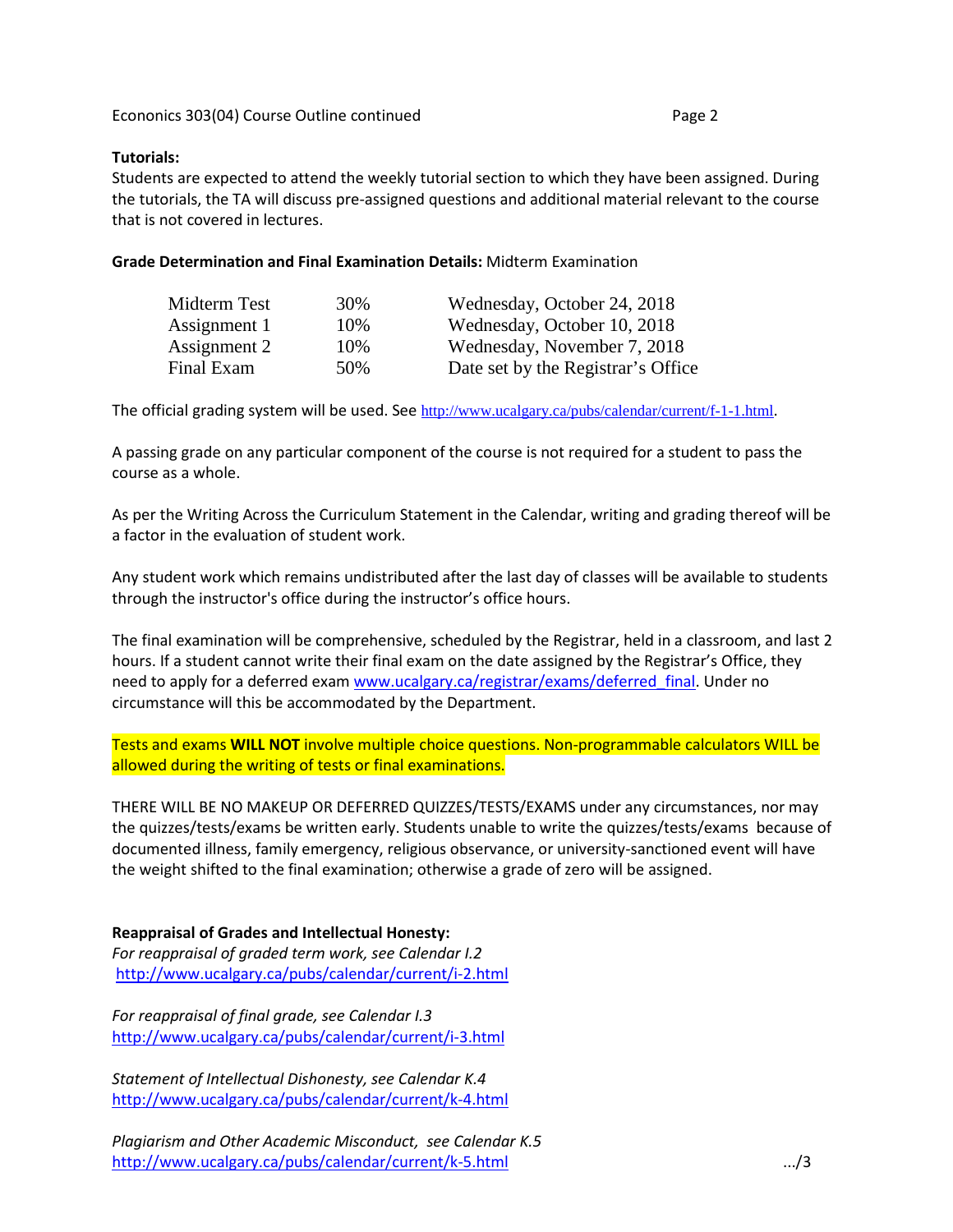#### **Academic Accommodations:**

The student accommodation policy can be found at: [ucalgary.ca/access/accommodations/policy.](http://www.ucalgary.ca/access/accommodations/policy)

Students needing an accommodation because of a disability or medical condition should communicate this need to Student Accessibility Services in accordance with the Procedure for Accommodations for Students with Disabilities [ucalgary.ca/policies/files/policies/student-accommodation-policy.](http://www.ucalgary.ca/policies/files/policies/student-accommodation-policy.pdf)

Students needing an Accommodation based on a Protected Ground other than disability should communicate this need, preferably in writing, to the course instructor.

#### **Important Dates:**

Please check:<http://www.ucalgary.ca/pubs/calendar/current/academic-schedule.html>

#### **Student Organizations:**

Faculty of Arts Students' Association (F.A.S.A.): Economics Department Representative Office: SS 803, E-mail: [econrep@fasaucalgary.ca](mailto:econrep@fasaucalgary.ca) and Web[: www.fasaucalgary.ca.](http://www.fasaucalgary.ca/)

## **Society of Undergraduates in Economics:**

[https://www.ucalgarysue.com/.](https://www.ucalgarysue.com/)

Society of Undergraduates in Economics is a student run organization whose main purpose is to assist undergraduate economics students to succeed both academically and socially at the University of Calgary. Services include access to the exam bank, career events such as Industry Night and information sessions, mentorship programs, and social events for members. They invite you to join by contacting SUE at societyofundergradsineconomics@gmail.com.

## **Faculty of Arts Program Advising and Student Information Resources:**

- Have a question, but not sure where to start? The Arts Students' Centre is your information resource for everything in Arts! Drop in at SS102, call them at 403-220-3580 or email them at [artsads@ucalgary.ca.](mailto:artsads@ucalgary.ca) You can also visit the Faculty of Arts website at <http://arts.ucalgary.ca/undergraduate> which has detailed information on common academic concerns, including program planning and advice.
- For registration (add/drop/swap), paying fees and assistance with your Student Centre, contact Enrolment Services at 403-210-ROCK [7625] or visit them in the MacKimmie Library Block.
- Online writing resources are available at [http://www.ucalgary.ca/ssc/resources/writing-support.](http://www.ucalgary.ca/ssc/resources/writing-support)

#### **Evacuation Assembly Point:**

In case of an emergency evacuation during class, students must gather at the designated assembly point nearest to the classroom. The assembly point for this classroom is Scurfield Hall - Atrium.

## **Safewalk:**

The Safewalk program provides volunteers to walk students safely to their destination anywhere on campus. This service is free and available 24 hrs/day, 365 days a year. **Call 403-220-5333.**

## **Freedom of Information and Protection of Privacy (FOIP) Act:**

Personal information is collected in accordance with FOIP. For more information, see [http://www.ucalgary.ca/legalservices/foip/foip-hia.](http://www.ucalgary.ca/legalservices/foip/foip-hia)